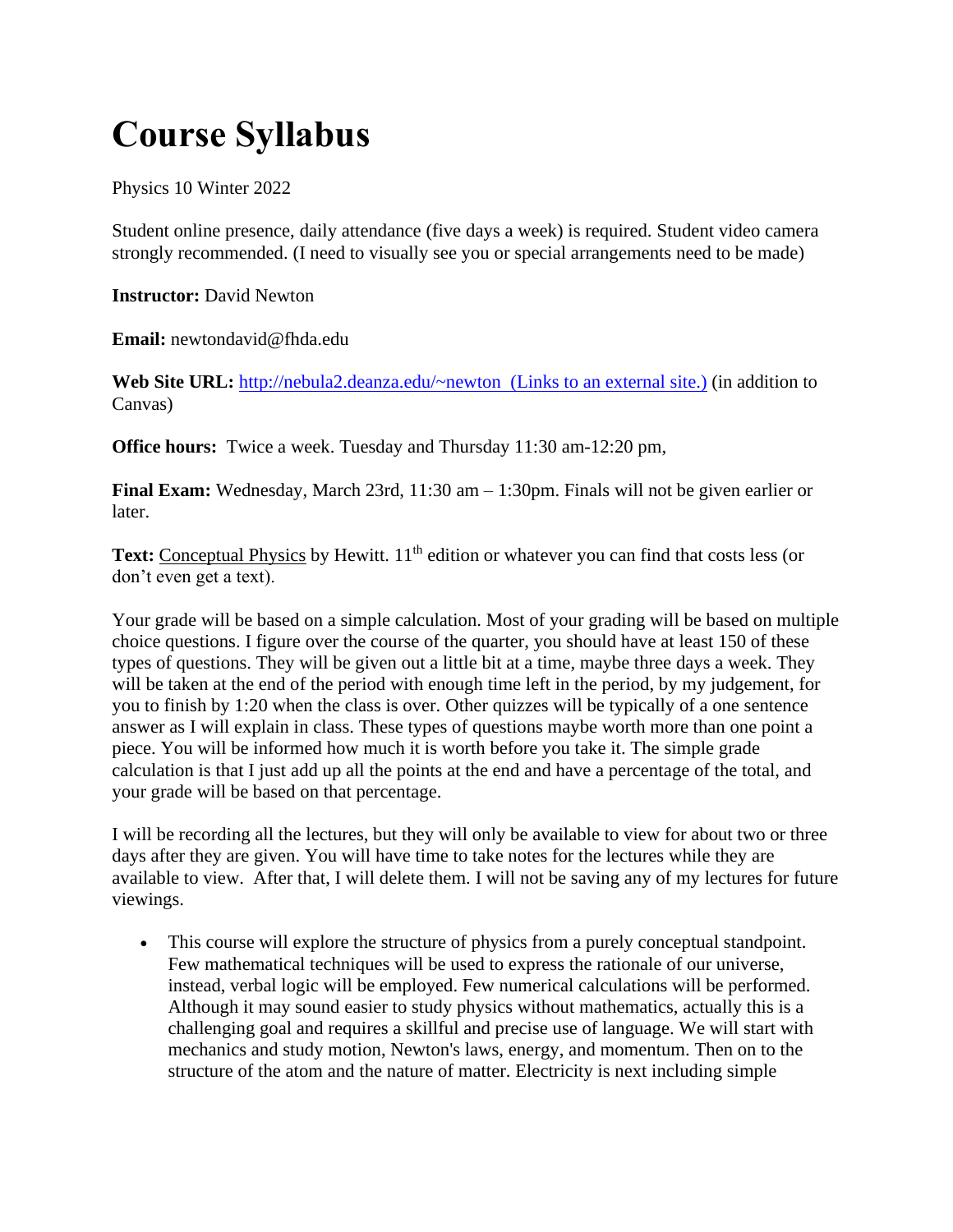circuits. And oscillations, wave motion, and sound are last. Special topics (light, relativity, quantum mechanics, etc..) will briefly be treated after that as time allows.\

- **Attendance is required! If you miss more than five lectures, you may find yourself dropped from the class (or after the withdraw date, receiving a grade of F).** A missed quiz is considered equivalent to a missed lecture.
- **A: 90-100%;**
- **B: 80-89%;**
- **C: 60-79%;**
- **D: 50-60%;**

**F: not given unless an exam is missed or attendance is unacceptable Overall class scores may be curved to fit this pattern.**